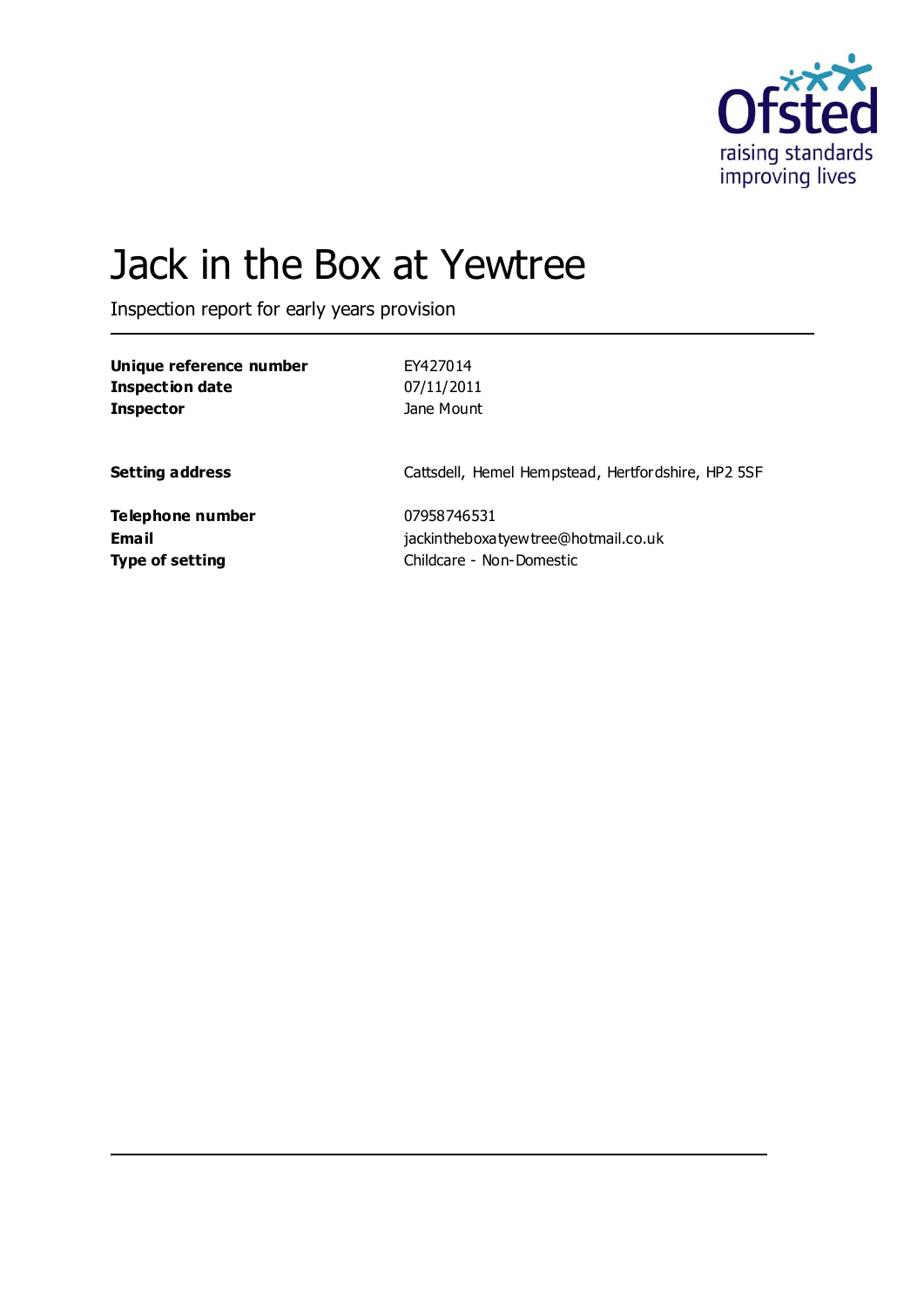The Office for Standards in Education, Children's Services and Skills (Ofsted) regulates and inspects to achieve excellence in the care of children and young people, and in education and skills for learners of all ages. It regulates and inspects childcare and children's social care, and inspects the Children and Family Court Advisory Support Service (Cafcass), schools, colleges, initial teacher training, work-based learning and skills training, adult and community learning, and education and training in prisons and other secure establishments. It assesses council children's services, and inspects services for looked after children, safeguarding and child protection.

If you would like a copy of this document in a different format, such as large print or Braille, please telephone 0300 123 1231, or email enquiries@ofsted.gov.uk.

You may copy all or parts of this document for non-commercial educational purposes, as long as you give details of the source and date of publication and do not alter the information in any way.

T: 0300 123 1231 Textphone: 0161 618 8524 E: enquiries@ofsted.gov.uk W: [www.ofsted.gov.uk](http://www.ofsted.gov.uk/)

© Crown copyright 2011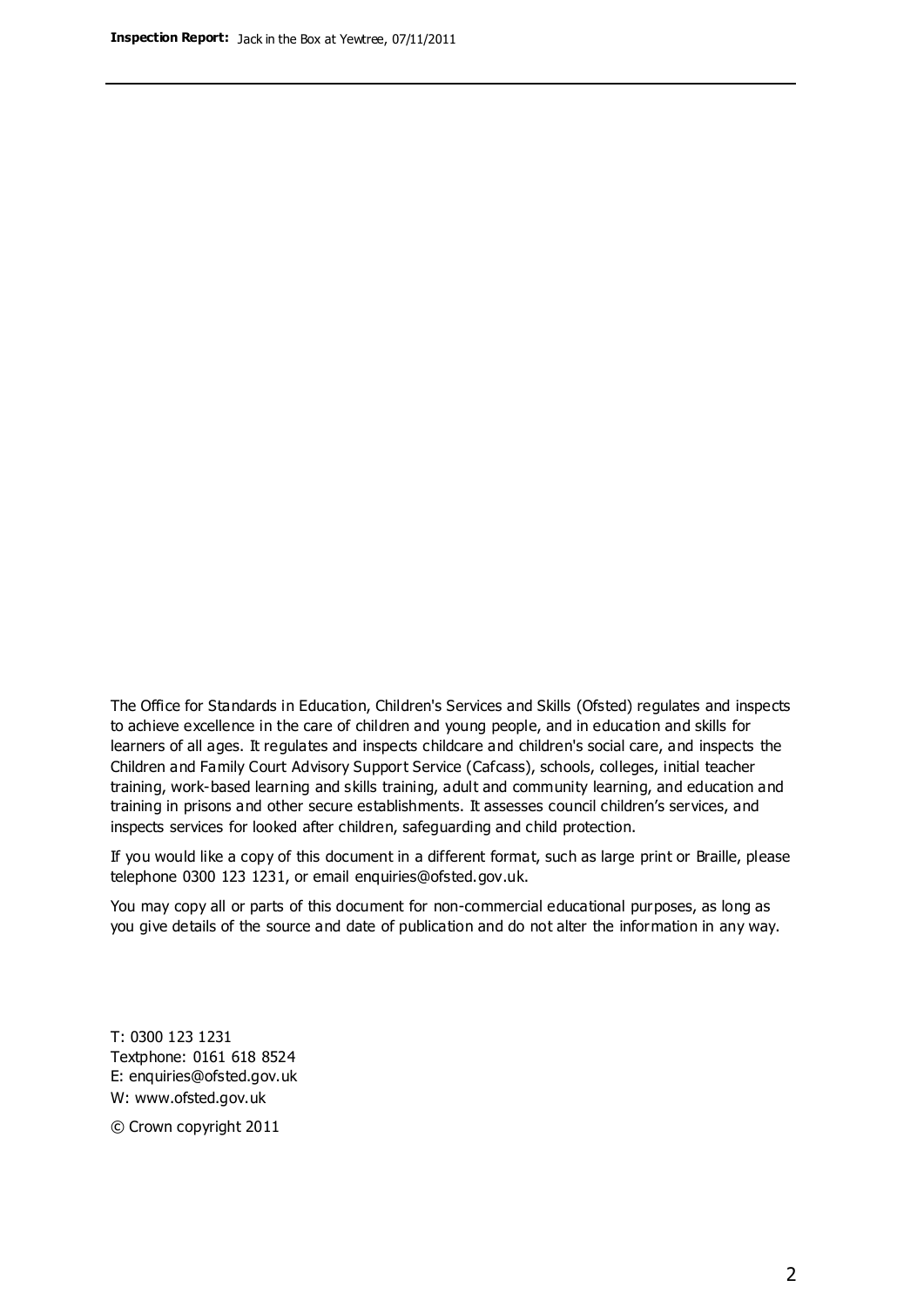### **Introduction**

This inspection was carried out by Ofsted under Sections 49 and 50 of the Childcare Act 2006 on the quality and standards of the registered early years provision. 'Early years provision' refers to provision regulated by Ofsted for children from birth to 31 August following their fifth birthday (the early years age group). The registered person must ensure that this provision complies with the statutory framework for children's learning, development and welfare, known as the *Early* Years Foundation Stage.

The provider must provide a copy of this report to all parents with children at the setting where reasonably practicable. The provider must provide a copy of the report to any other person who asks for one, but may charge a fee for this service (The Childcare (Inspection) Regulations 2008 regulations 9 and 10).

The setting also makes provision for children older than the early years age group which is registered on the voluntary and/or compulsory part(s) of the Childcare Register. This report does not include an evaluation of that provision, but a comment about compliance with the requirements of the Childcare Register is included in Annex B.

Please see our website for more information about each childcare provider. We publish inspection reports, conditions of registration and details of complaints we receive where we or the provider take action to meet the requirements of registration.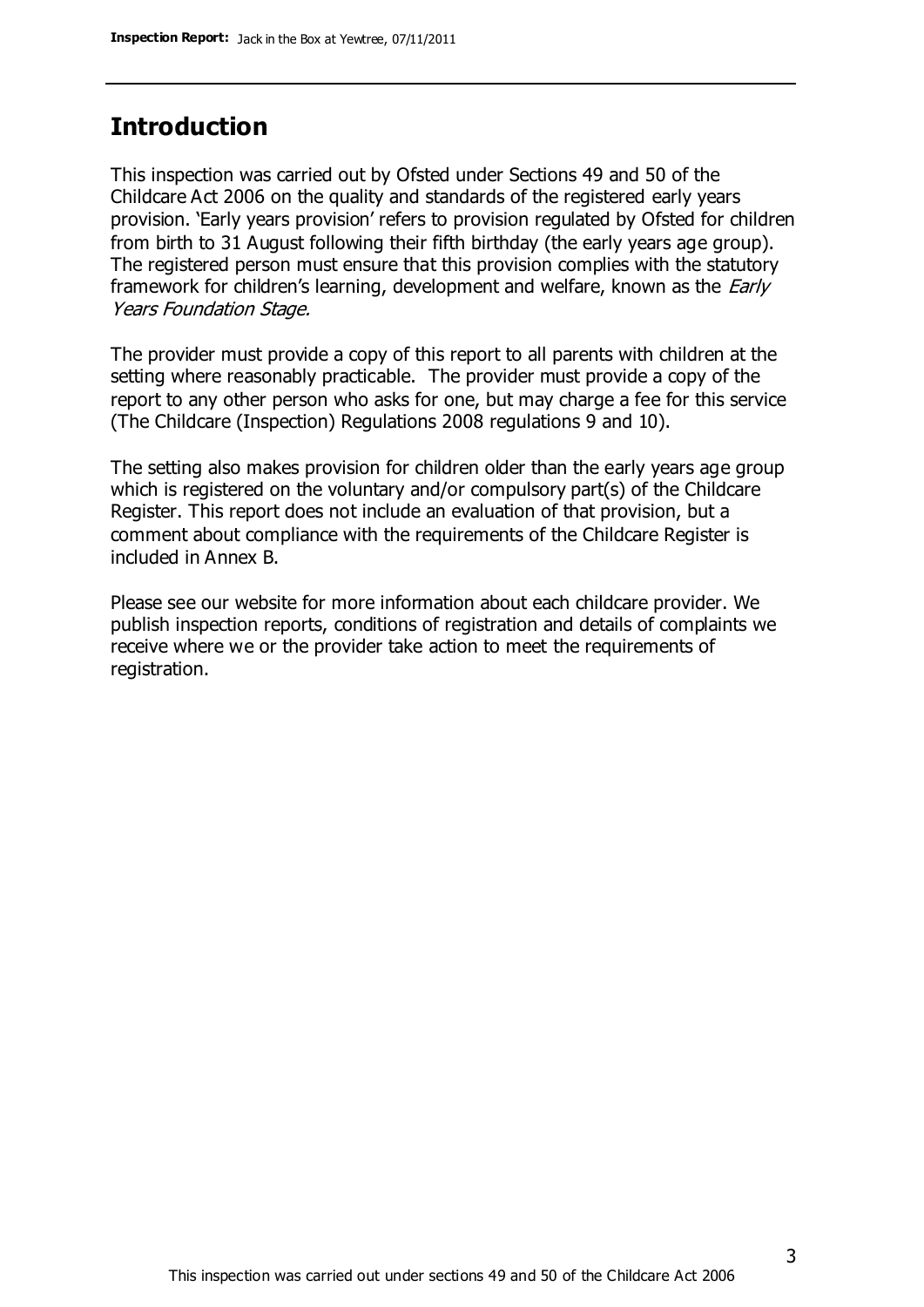# **Description of the setting**

Jack in the Box at Yewtree is privately owned and registered in May 2011. The joint owners also have a nursery in Kings Langley, Hertfordshire. The provision operates from a purpose-built single-storey building in the grounds of Yewtree Primary School, Hemel Hempstead, Hertfordshire. It has sole use of a large room, a smaller room and associated facilities, including toilets, a kitchen and an office. All children share access to a secure enclosed outdoor play area.

The setting is open Monday to Friday during school term times. Sessions are from 9am to 12noon and 1pm to 3pm. The nursery also offers a breakfast, lunch and tea club. The breakfast club operates from 8am to 9am, the lunch club operates from 12noon to 12.45pm and the tea club operates from 3pm to 4pm. Children are able to attend for a variety of sessions, including all day. The nursery also offers care to children aged over five years to under eight years during summer holiday playschemes and during the breakfast, lunch and tea clubs.

Jack in the Box at Yewtree is registered by Ofsted on the Early Years Register and on the compulsory part of the Childcare Register. It is registered to care for a maximum of 26 children under eight years, with none under the age of two years. There are currently 45 children on roll, including children who receive government funding for early years education. The setting supports children with special educational needs and/or disabilities and children who speak English as an additional language.

Jack in the Box at Yewtree employs six members of staff and the majority of the staff team hold early years qualifications to National Vocational Qualification level three or above. The managers have Early Years Professional Status (EYPS) and Qualified Teacher Status (QTS).

## **The overall effectiveness of the early years provision**

Overall the quality of the provision is outstanding.

The setting provides a high quality service where children flourish in a dynamic, inclusive and child-centred environment. Highly effective partnerships between the nursery, parents and other agencies significantly contribute to the setting's knowledge of individual children to ensure their needs are fully met. A committed, motivated staff team effectively implement the setting's policies and procedures to ensure children's welfare is fully safeguarded. Children are making excellent progress towards the early learning goals as their learning is fully promoted. Strong leadership, rigorous monitoring of practice, including self-evaluation, demonstrates the setting's commitment to continuous improvement.

## **What steps need to be taken to improve provision further?**

To further improve the high quality early years provision the registered person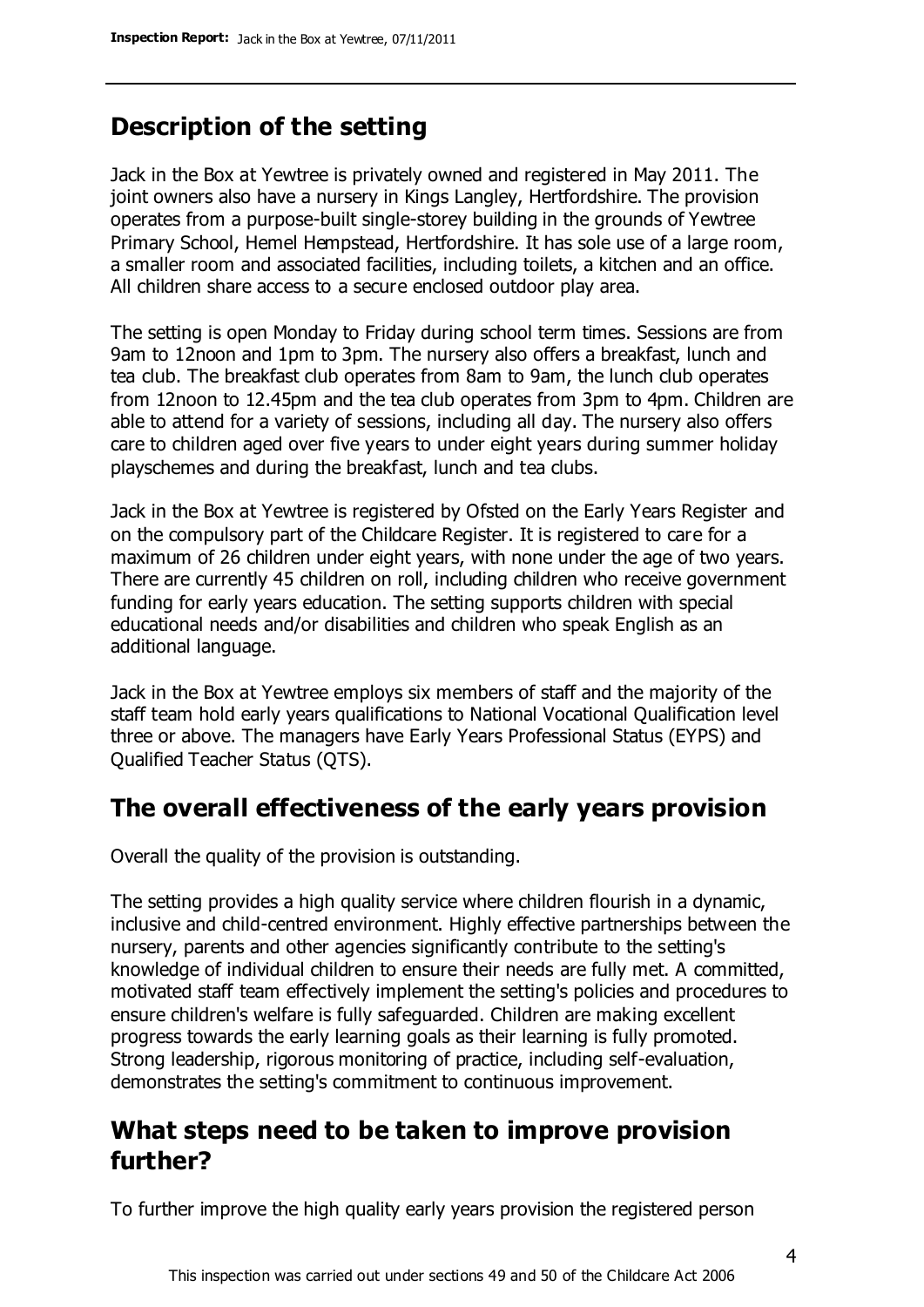should consider:

continuing to use a quality improvement process, such as self-evaluation, to monitor and extend highly effective practice, to ensure continuous improvement.

### **The effectiveness of leadership and management of the early years provision**

Arrangements for safeguarding children are robust, with rigorous recruitment and vetting processes in place. All staff have an excellent understanding of how to protect children and safeguard their welfare through training, and a highly informative safeguarding policy ensures they fully understand their roles and responsibilities if they did have a concern. Children's safety is paramount and staff are vigilant, with effective measures in place to keep children safe. Systematic and highly effective risk assessments, including daily checks, ensures the environment remains safe at all times, with any potential hazards identified and minimised immediately. The security of the premises ensures no unauthorised person can gain access and that children cannot leave unsupervised.

Comprehensive policies and procedures are used effectively by staff to protect children, promote their well-being and to support all to develop to their full potential. All required documentation to ensure the safe and efficient management of the setting is in place. The setting is committed to fully implementing the Statutory Framework for the Early Years Foundation Stage and this is reflected in their outstanding practice. Staff are guided by a strong management team who strive to provide a high quality service. High levels of support are in place for staff and this raises the commitment and dedication of the staff team and creates a happy, secure environment for all. Continuous professional development is positively encouraged and staff regularly attend early years courses and workshops, both external and in-house, to ensure they are well-informed practitioners. The setting closely monitors itself to assess the quality of the provision. They are proactive in seeking feedback from parents through the use of questionnaires, and an effective self-evaluation system is used to systematically identify the setting's strengths and areas they wish to develop further. The setting aims to continue to actively use this as a way of ensuring continuous improvement in the future. They are also in the process of completing the Hertfordshire Quality Standards (HQS), which is a county-led accreditation scheme.

Exceptional good use of space, resources and effective staff deployment ensures an enabling environment that is safe and fully inclusive. All children and their families are valued and included. Excellent partnerships with parents and carers contribute significantly to children's well-being and ensure their care and learning needs are fully supported. Staff are forthcoming in exchanging information with parents and children quickly settle in the nursery environment as their individual needs are fully met. The setting actively promotes equality of opportunity and is proactive in working with parents and other agencies to support and meet the needs of individual children. Highly effective links have been forged with the local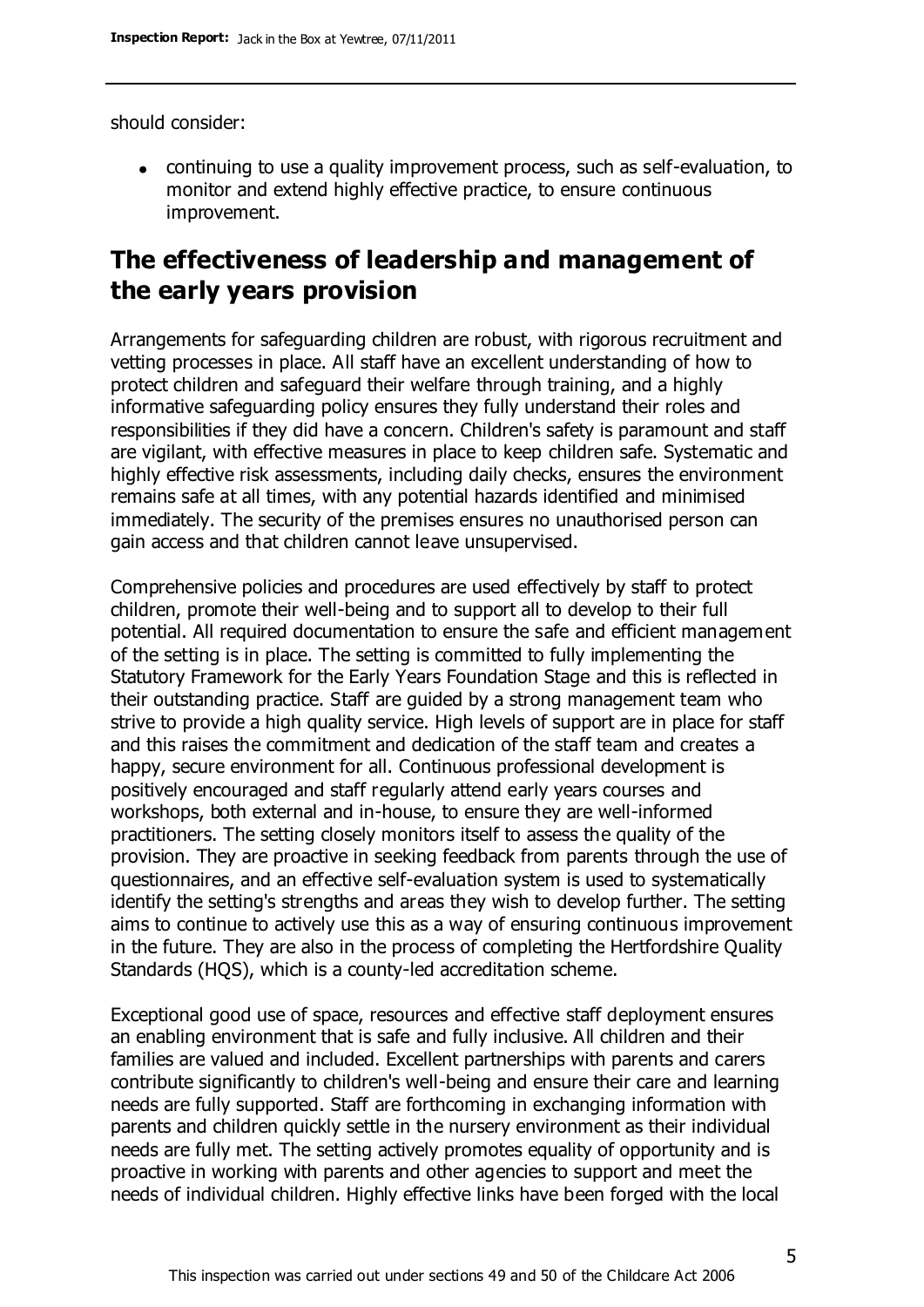school, thereby supporting children's transition to school and ensuring continuity and the full integration of care and learning.

# **The quality and standards of the early years provision and outcomes for children**

The nursery has a highly welcoming, child-centred environment that enables children to become independent and enthusiastic learners. Staff are successful at motivating children to capture their interest and arouse their curiosity because they are enthusiastic themselves. The daily routine has a balance of adult-led and childinitiated activities to cover the six areas of learning. Children's progress is closely monitored through highly effective observation and assessment systems and the information gained from these is used to plan the next steps in a child's learning. Staff enrich the experiences for all children with well-planned activities and play experiences that take account of individual children's interests and developmental stages. Consequently, all children's learning needs are identified and catered for and they are making excellent progress towards the early learning goals. Children quickly become engrossed in a range of purposeful and developmentally appropriate resources and activities which provide high levels of stimulation and challenge.

Children arrive happy and quickly settle and engage in activities. Their independence skills are encouraged as they can freely access the environment. They confidently go to the toilet on their own or put an apron on to participate in an art activity. Children take an active role in snack time and know when it is tidyup time and keenly help to put away resources. They have regular opportunities to experience music, imaginative play and explore varied art media on a daily basis. They share ideas and thoughts and enjoy using their imaginations. Children listen and respond with great excitement when looking at books and listening to stories. They have many opportunities to make connections and relationships with numbers, shapes and measures. Children confidently match and sort objects and learn about volume through filling containers when playing with sand or water. Children learn about the wider world and about other cultures and religions and staff promote a positive awareness of diversity through discussion and many activities. Children have extensive opportunities to talk about their families and home life and to learn about the local community, for example, by experiencing visits from the local fire brigade.

Staff implement highly effective strategies to promote and safeguard children's health. Children learn to take responsibility for washing their own hands, flushing toilets or wiping their noses and disposing of tissues appropriately. Healthy eating is promoted and children learn about the benefits of eating fruits and vegetables and enjoy activities such as 'growing week' when staff, parents and children successfully planted and grew a variety of vegetables in the nursery garden. Plenty of fresh air and exercise keeps children fit and develops their confidence in all aspects of physical development. They are able to move with control and coordination as they manoeuvre around obstacles when riding bikes. They develop hand to eye coordination when throwing balls and confidently climb, balance, and jump. Exceptional use is made of the outside play area.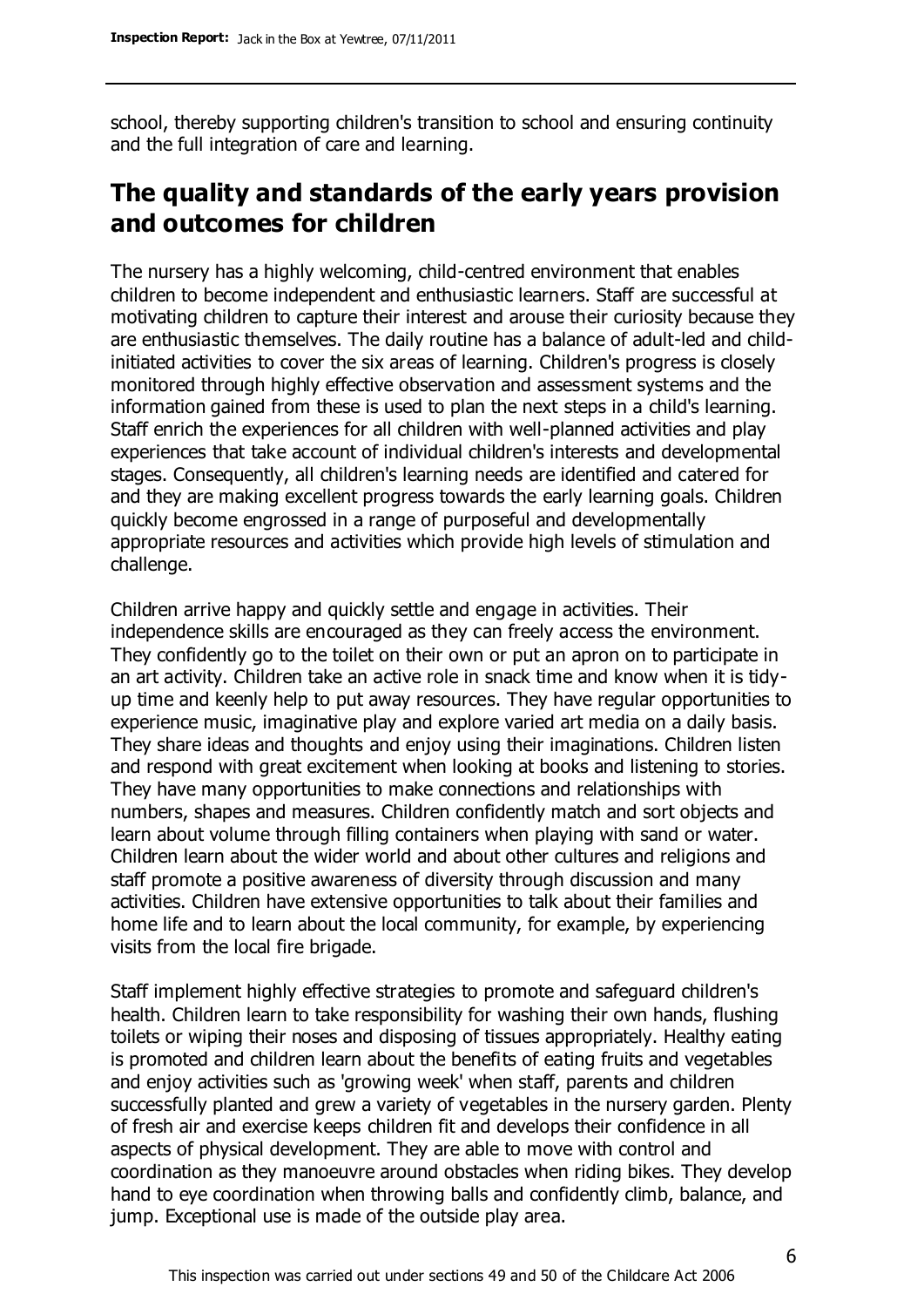Children demonstrate a strong sense of security and are confident and self-assured in the setting. Positive relationships between staff, children and parents enable children to feel secure. Children's understanding of keeping safe is evident and staff help children gain an awareness of keeping themselves safe as they explain and practise simple procedures, such as not running when indoors in case they fall and hurt themselves. Children keenly participate in regular fire drills and therefore learn how to stay safe in an emergency. Children's behaviour is exemplary. Staff are excellent role models and empower children to take responsibility for themselves as they learn to listen, share, take turns and be kind to others. Praise and encouragement from staff ensure children develop high levels of self-esteem.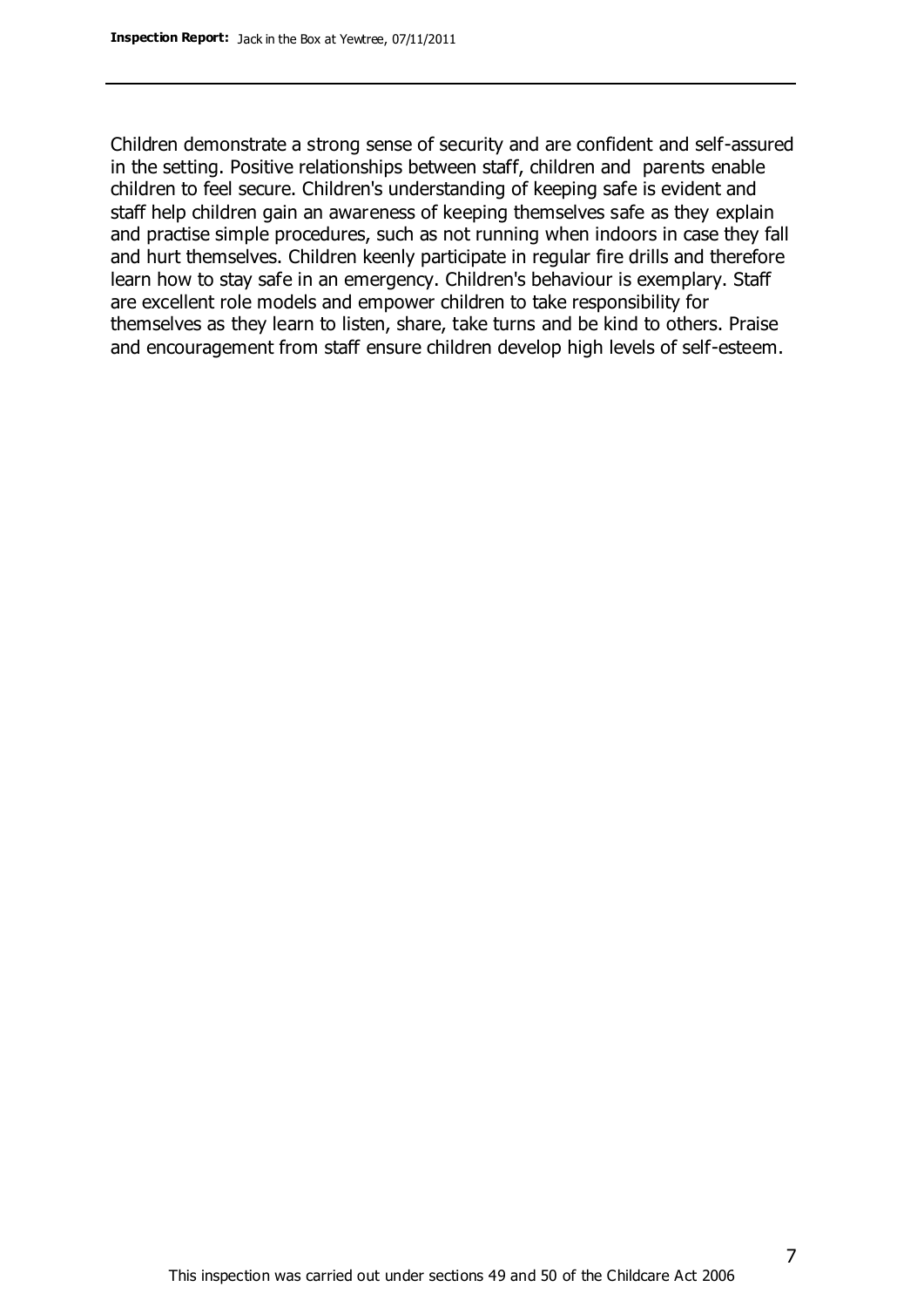# **Annex A: record of inspection judgements**

#### **The key inspection judgements and what they mean**

Grade 1 is Outstanding: this aspect of the provision is of exceptionally high quality Grade 2 is Good: this aspect of the provision is strong Grade 3 is Satisfactory: this aspect of the provision is sound Grade 4 is Inadequate: this aspect of the provision is not good enough

#### **The overall effectiveness of the early years provision**

| How well does the setting meet the needs of the      |  |
|------------------------------------------------------|--|
| children in the Early Years Foundation Stage?        |  |
| The capacity of the provision to maintain continuous |  |
| improvement                                          |  |

#### **The effectiveness of leadership and management of the early years provision**

| The effectiveness of leadership and management of the             |  |
|-------------------------------------------------------------------|--|
| <b>Early Years Foundation Stage</b>                               |  |
| The effectiveness of leadership and management in embedding       |  |
| ambition and driving improvement                                  |  |
| The effectiveness with which the setting deploys resources        |  |
| The effectiveness with which the setting promotes equality and    |  |
| diversity                                                         |  |
| The effectiveness of safeguarding                                 |  |
| The effectiveness of the setting's self-evaluation, including the |  |
| steps taken to promote improvement                                |  |
| The effectiveness of partnerships                                 |  |
| The effectiveness of the setting's engagement with parents and    |  |
| carers                                                            |  |

#### **The quality of the provision in the Early Years Foundation Stage**

The quality of the provision in the Early Years Foundation Stage | 1

### **Outcomes for children in the Early Years Foundation Stage**

| <b>Outcomes for children in the Early Years Foundation</b>    |  |
|---------------------------------------------------------------|--|
| <b>Stage</b>                                                  |  |
| The extent to which children achieve and enjoy their learning |  |
| The extent to which children feel safe                        |  |
| The extent to which children adopt healthy lifestyles         |  |
| The extent to which children make a positive contribution     |  |
| The extent to which children develop skills for the future    |  |
|                                                               |  |

Any complaints about the inspection or report should be made following the procedures set out in the guidance available from Ofsted's website: www.ofsted.gov.uk